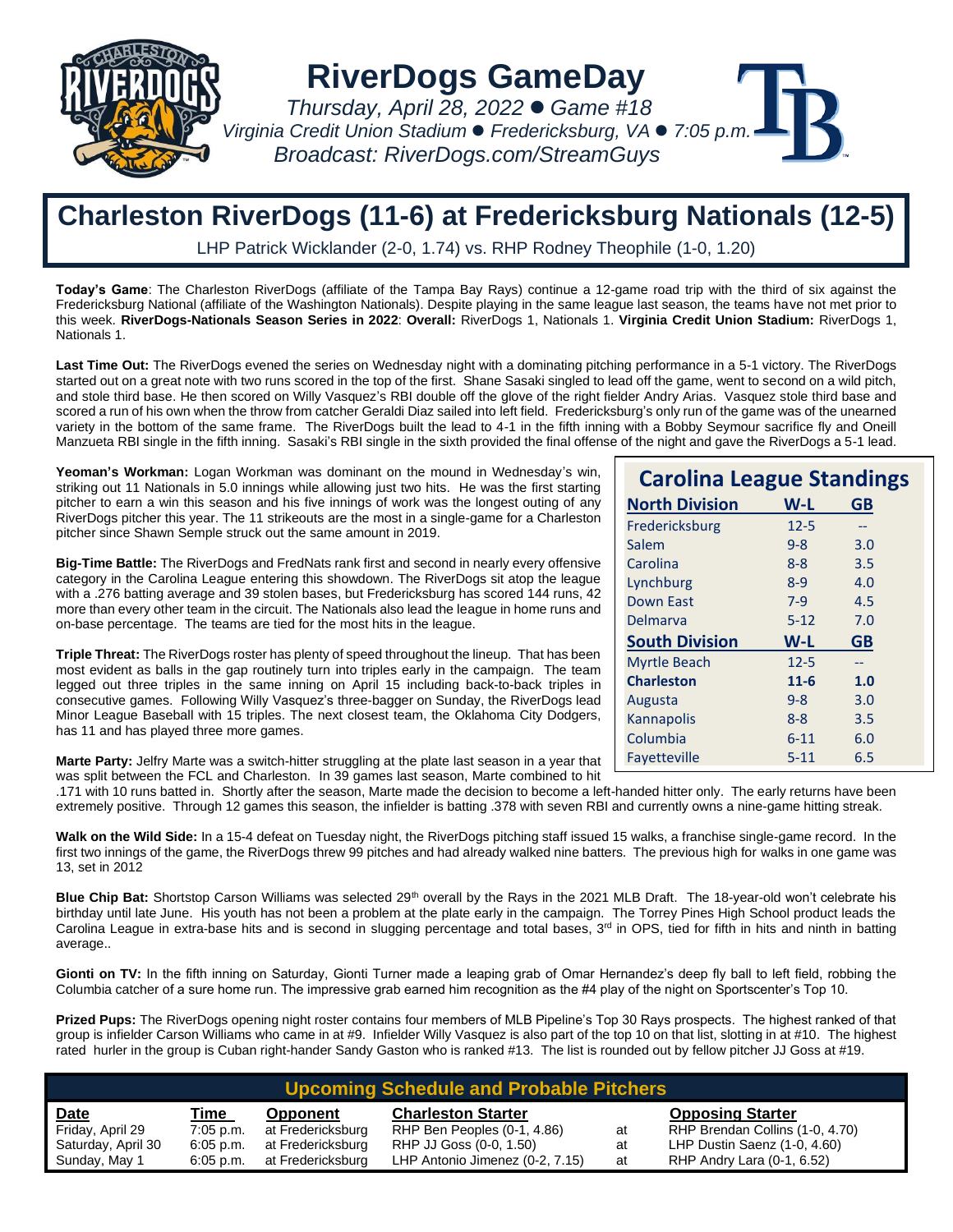

## *TONIGHT'S STARTING PITCHER*

# **#33 PATRICK WICKLANDER**

**Height:** 6'1 **Bats: R Birthdate: December 31, 1999 Acquired: Selected in the 8<sup>th</sup> round of the 2021 Draft <b>Weight: 221 Throws: L College:** Arkansas **Birthplace:** San Jose, CA **Throws: L College: Arkansas** 

Notes: Allowed first two runs of professional career last time out against Salem…has recorded 22 strikeouts in 10.1 innings this season… struck out 22 and walked only three hitters last season in FCL, while opponents hit .195 against him…All-SEC second team performer last season as Razorbacks Friday night starter…second-lowest ERA among all SEC pitchers…part of pitching staff that set school record with 657 strikeouts…earned SEC All-Freshman Team honors in 2019…threw a no-hitter at Valley Christian High School with 18 strikeouts…2017 Collegiate Baseball Preseason Second Team High School All-American

### **Career Stats**

|                   |     | Season Leaque Team W L ERA G GS CG SHO SV SVO IP H R ER HR HB BB IBB SO WHIP AVG |  |  |  |  |  |                                                                             |  |  |  |  | <b>AB</b> |
|-------------------|-----|----------------------------------------------------------------------------------|--|--|--|--|--|-----------------------------------------------------------------------------|--|--|--|--|-----------|
| 2021              | ROK | <b>RAY</b>                                                                       |  |  |  |  |  | 2  0  0.00  5  0  0  0  1  1  11.1  8  0  0  0  0  3  0  22  0.97  .195  41 |  |  |  |  |           |
| 2022 A            |     | <b>CSC</b>                                                                       |  |  |  |  |  | 2  0  1.74  3  0  0  0  0  0  10.1  8  2  2  0  1  0  0  22  0.77  195  41  |  |  |  |  |           |
| <b>Career ROK</b> |     | <b>RAY</b>                                                                       |  |  |  |  |  | 2 0 0.00 5 0 0 0 0 1 1 11.1 8 0 0 0 0 3 0 22 0.97 .195                      |  |  |  |  | 41        |
| Career A          |     | <b>CSC</b>                                                                       |  |  |  |  |  | 2 0 1.74 3 0 0 0 0 0 10.1 8 2 2 0 1 0 0 22 0.77 .195                        |  |  |  |  | 41        |
|                   |     | Career Minors 2 Teams                                                            |  |  |  |  |  | 4  0  0.83  8  0  0  0  1  1  21.2  16  2  2  0  1  3  0  44  0.88  .195    |  |  |  |  | 82        |

#### 2022 Charleston RiverDogs Game Log

| Date         | GM # Team  | Opp W LERA G GS CG SHO SV SVO IP H R ER HR HB BB IBB SO WHIP AVG |  |  |  |  |                                                                         |  |  |  |  |  |
|--------------|------------|------------------------------------------------------------------|--|--|--|--|-------------------------------------------------------------------------|--|--|--|--|--|
| 4/9/22       |            | CSC MB 1 0 0.00 1 0 0 0 0 0 0 3.0 1 0 0 0 0 0 0 0 6 0.33 .091    |  |  |  |  |                                                                         |  |  |  |  |  |
| 4/15/22      |            | CSC COL 1 0 0.00 1 0 0 0 0 0 0 4.0 3 0 0 0 0 0 0 0 10 0.57 154   |  |  |  |  |                                                                         |  |  |  |  |  |
| 4/21/22      | CSC        | 08AL 0 0 1.74 1 0 0 0 0 0 3.1 4 2 2 0 1 0 0 6 0.77 .195          |  |  |  |  |                                                                         |  |  |  |  |  |
| <b>April</b> | CSC        |                                                                  |  |  |  |  | 2 0 1.74 3 0 0 0 0 0 10.1 8 2 2 0 1 0 0 22 0.77 .195                    |  |  |  |  |  |
| Total        | <b>CSC</b> | $\mathbf{A}$                                                     |  |  |  |  | 2  0  1.74  3  0  0  0  0  0  10.1  8  2  2  0  1  0  0  22  0.77  .195 |  |  |  |  |  |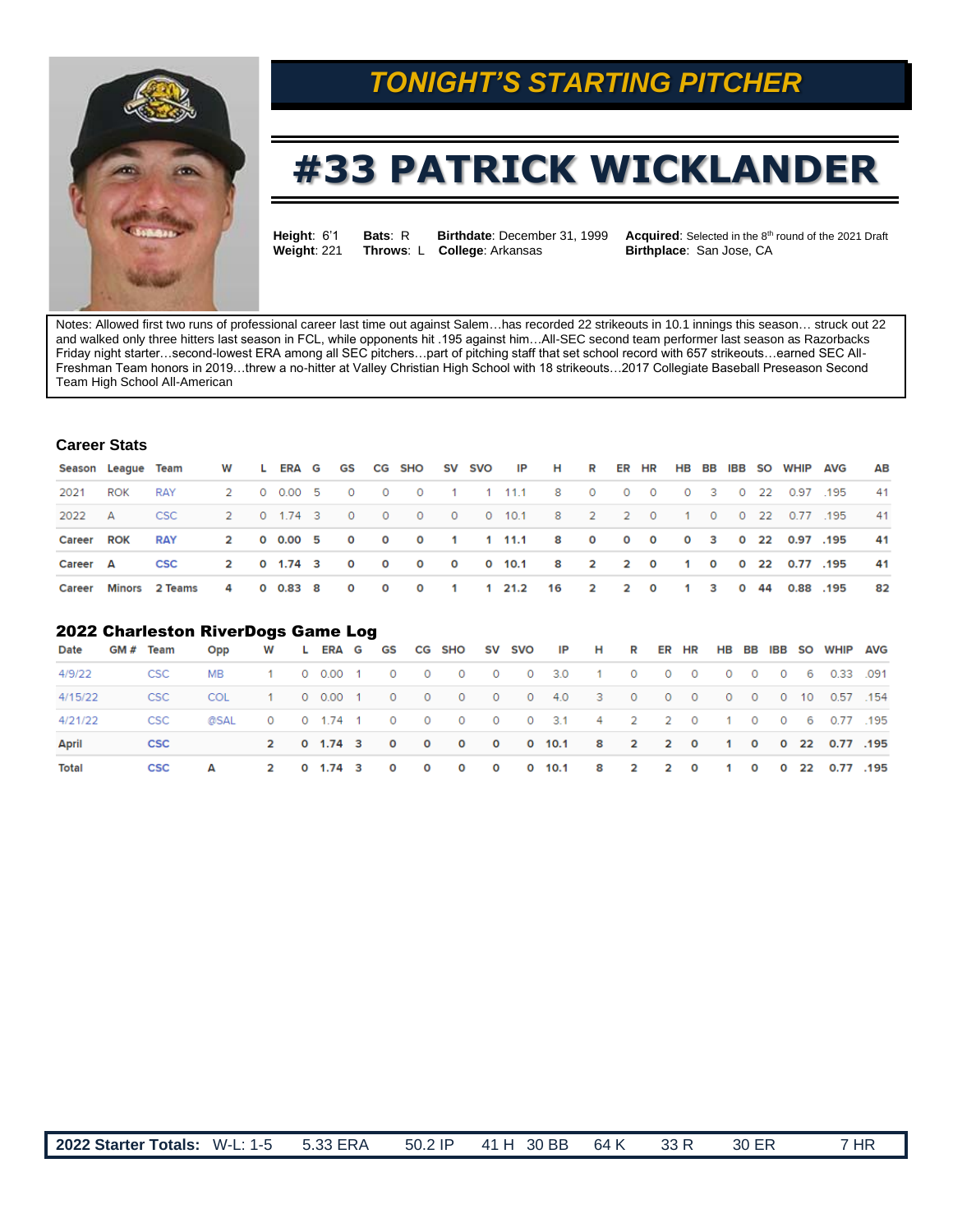

## *TONIGHT'S SECOND SCHEDULED PITCHER*

# **#26 SANDY GASTON**

| Height: 6'3 Bats: R |                                     | <b>Birthdate:</b> December 16, 2001 Acquired: Signed as International Free Agent in |
|---------------------|-------------------------------------|-------------------------------------------------------------------------------------|
| 2018                | Weight: 230 Throws: R College: None | <b>Birthplace: Matanzas, Cuba</b>                                                   |

Notes: First relief appearance of season after three starts…has allowed 12 runs in the third inning this season, two in other frames…made 7 starts for RiverDogs last season, posting 2-1 record and 3.86 ERA…38 strikeouts and 22 walks in 30.1 innings…struck out a career-high 9 batters against Columbia on August 19…also made 7 appearances, 3 starts, in the Florida Complex League, posting 1-0 record with a 3.20 ERA…has recorded 101 strikeouts in 77.0 innings in pro career…signed for \$2.61 million as 16-year old in 2018 out of Cuba…fastball sits in mid-to-upper 90s and has touched triple-digits….nicknamed "Baby Hurricane"

#### **Career Stats**

|          | Season League Team |                  | W            | <b>L</b> | ERA G     |                | <b>GS</b>      |              | CG SHO                  |                | SV SVO  | IP          | н     | R    |      | ER HR                   | HB BB        | IBB      | SO  | WHIP AVG    |           |
|----------|--------------------|------------------|--------------|----------|-----------|----------------|----------------|--------------|-------------------------|----------------|---------|-------------|-------|------|------|-------------------------|--------------|----------|-----|-------------|-----------|
| 2019     | <b>ROK</b>         | <b>RAY</b>       |              |          | 2 6.00 11 |                | 6              | $\circ$      | $\circ$                 | $\circ$        |         | $0$ 27.0    | -23   | 20   | 18   | $-1$                    | 2 27         | $\circ$  | -31 |             | 1.85 .232 |
| 2021     | Minors             | 2 Teams          | 3.           | $\sim$ 1 | 3.60 14   |                | 10             | $\circ$      | $\circ$                 | $\circ$        |         | 1 50.0      | -29   | 24   | -20  | - 3                     | 6 35         | $\circ$  | 70  | 1.28 173    |           |
| 2021     | <b>ROK</b>         | <b>RAY</b>       | 1.           | $\circ$  | 3.20      | $7^{\circ}$    | -3             | $\circ$      | $\circ$                 | $\circ$        |         | 1 19.2      | - 7   | 8    |      | 7 1                     | $1 \quad 13$ | $\circ$  | 32  |             | 1.02 115  |
| 2021     | А                  | CSC <sup>-</sup> | 2            | $-1$     | 3.86      | 7 <sup>7</sup> | $\overline{7}$ | $\circ$      | $\circ$                 | $\circ$        |         | 0, 30.1     | 22    | - 16 | 13   | $\sim$ 2                | 5 22         | $\circ$  | 38  | 1.45 .206   |           |
| 2022     | А                  | <b>CSC</b>       | $\circ$      |          | 2 15.95 3 |                | - 3            | $\circ$      | $\circ$                 | $\overline{O}$ | $\circ$ | 7.1         | - 9 - | 14   | - 13 | $\sim$ 2                | 3 8          | $\circ$  |     | 5 2.32 .300 |           |
| Career   | <b>ROK</b>         | <b>RAY</b>       | $\mathbf{2}$ |          | 2 4.82 18 |                | 9              | O            | $\overline{\mathbf{O}}$ | $\mathbf{o}$   |         | 1 46.2      | 30    | 28   | 25   | $\overline{\mathbf{2}}$ | 3 40         | $\Omega$ | 63  | 1.50 .188   |           |
| Career A |                    | <b>CSC</b>       | $\mathbf{2}$ |          | 3 6.21 10 |                | 10             | O            | $\bullet$               | $\mathbf{o}$   |         | $0$ 37.2 31 |       | 30   | 26   | $\overline{a}$          | 8 30         | $\Omega$ | 43  | 1.62 .226   |           |
| Career   |                    | Minors 2 Teams   | 4            | 5.       | 5.44 28   |                | 19             | $\mathbf{o}$ | $\circ$                 | O              |         | 1 84.1      | 61    | 58   | 51   | 6                       | 11 70        | $\Omega$ | 106 |             | 1.55 .205 |

#### 2022 Charleston RiverDogs Game Log

| Date         | GM # Team  | Opp                                                      |  | W L ERA G GS CG SHO SV SVO IP H R ER HR HB BB IBB SO WHIP AVG |  |  |  |  |  |  |  |  |                                                       |
|--------------|------------|----------------------------------------------------------|--|---------------------------------------------------------------|--|--|--|--|--|--|--|--|-------------------------------------------------------|
| 4/10/22      | <b>CSC</b> |                                                          |  |                                                               |  |  |  |  |  |  |  |  |                                                       |
| 4/16/22      | <b>CSC</b> | <b>COL</b>                                               |  | 0 1 19.29 1 1 0 0 0 0 2.0 3 6 6 0 1 3 0 1 2.14 .263           |  |  |  |  |  |  |  |  |                                                       |
| 4/22/22      | CSC        | @SAL 0 0 15.95 1 1 0 0 0 0 2.2 4 3 3 1 1 3 0 3 2.32 .300 |  |                                                               |  |  |  |  |  |  |  |  |                                                       |
| <b>April</b> | <b>CSC</b> |                                                          |  | 0 2 15.95 3 3 0 0 0 0 7.1 9 14 13 2 3 8 0 5 2.32 .300         |  |  |  |  |  |  |  |  |                                                       |
| <b>Total</b> |            |                                                          |  |                                                               |  |  |  |  |  |  |  |  | 0 2 15.95 3 3 0 0 0 0 7.1 9 14 13 2 3 8 0 5 2.32 .300 |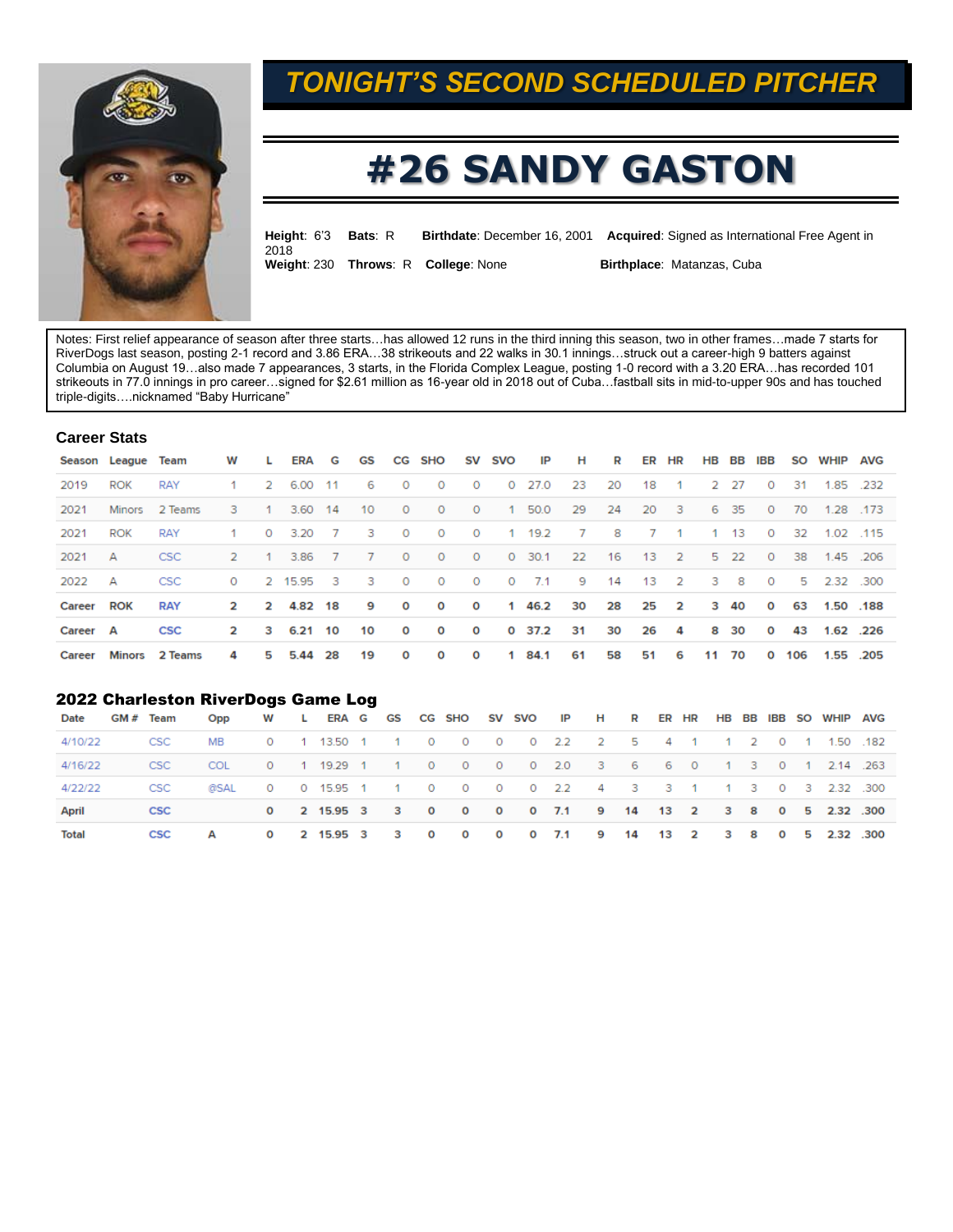## *RIVERDOGS POSITION PLAYERS*

| #19 Mason Auer                                                                                                                                                                                                                                                                                                                                                                                                                                                                                                                                                                                                                                     | <b>OF</b>                                                                                                                                                                 | #5 Dru Baker                                                                                                                                                                                                                                                                                                                                                                                                                                                                                                                                                                                                                                |                                                                                                                                                                   |  |  |  |  |  |  |  |
|----------------------------------------------------------------------------------------------------------------------------------------------------------------------------------------------------------------------------------------------------------------------------------------------------------------------------------------------------------------------------------------------------------------------------------------------------------------------------------------------------------------------------------------------------------------------------------------------------------------------------------------------------|---------------------------------------------------------------------------------------------------------------------------------------------------------------------------|---------------------------------------------------------------------------------------------------------------------------------------------------------------------------------------------------------------------------------------------------------------------------------------------------------------------------------------------------------------------------------------------------------------------------------------------------------------------------------------------------------------------------------------------------------------------------------------------------------------------------------------------|-------------------------------------------------------------------------------------------------------------------------------------------------------------------|--|--|--|--|--|--|--|
| Last Game: 2-5, run<br><b>Current Streak: 3</b><br>Longest Hit Streak: 10<br>Last HR:<br>This Series: 3-9, run<br>vs. FBG: 3-9, run<br>Last Series (at SAL): 4-20, 2 RBI, SB, SF,<br>4 BB, 3 runs                                                                                                                                                                                                                                                                                                                                                                                                                                                  | 2022 Season Highs<br>$H: 4$ (April 10 vs. MB)<br>$R: 2$ (Multiple)<br>HR:<br><b>RBI:</b> 1 (Multiple)<br>2B: 1 (Multiple)<br>$K: 2$ (Multiple)<br><b>BB:</b> 2 (Multiple) | Last Game: DNP<br><b>Current Streak:</b><br>Longest Hit Streak: 12<br>Last HR: April 24 at Salem<br>This Series: 0-1<br>vs. FBG: 0-1<br>Last Series (at SAL): 8-20, 2 HR, 7 RBI, 4<br>SB, HBP, 6 BB, 4 runs                                                                                                                                                                                                                                                                                                                                                                                                                                 | 2022 Season Highs<br>$H: 3$ (Multiple)<br>$R: 2$ (Multiple)<br>HR: 1 (Multiple)<br>RBI: 3 (April 8 vs. MB)<br>2B:<br>$K: 1$ (Multiple)<br><b>BB:</b> 2 (Multiple) |  |  |  |  |  |  |  |
| $\bullet$<br>Has a hit in 13 of 14 games this season<br>Started season with 10-game hitting streak<br>$\bullet$<br>Hit .265 with 2 doubles and 3 runs batted in in first 11 pro games with FCL Rays<br>$\bullet$<br>Stole 10 bases in 11 attempts<br>$\bullet$<br>5 <sup>th</sup> round pick out of San Jacinto Junior College in 2021<br>$\bullet$<br>Hit .373 with 11 home runs and 56 RBI in lone season in JUCO<br>$\bullet$<br>Started college career at Missouri State, pitched 3.0 innings and had 9 at-bats in<br>$\bullet$<br>season shortened by COVID-19<br>Kickapoo High School standout was drafted by the Cubs in 39th round in 2019 |                                                                                                                                                                           | Leads Carolina League in batting average, on-base percentage, slugging and OPS<br>Opened season with 12-game hitting streak; left after one at-bat yesterday<br>Hit two-run home run in first at-bat of season<br>Tripled in back-to-back at bats on April 14<br>Hit .289 with four extra-base hits and 10 RBI in 12 games for FCL Rays in 2021<br>Infielder early in college career, but transitioned to outfield and leadoff spot<br>Hit .343 in final season with Red Raiders, also stealing 18 bases<br>Helped Texas Tech to College World Series in 2019<br>First Team All-District QB for football team at Memorial HS in Tomball, TX |                                                                                                                                                                   |  |  |  |  |  |  |  |

| 2022 Season Highs<br>Last Game: DNP<br>H: 1 (Multiple)<br><b>Current Streak: 4</b><br>R: 1 (Multiple)<br>Longest Hit Streak: 4<br>HR:<br>Last HR: July 10, 2021 at Columbia<br><b>RBI:</b> 1 (April 19 at SAL)<br><b>This Series: HBP</b><br>2B:<br>vs. FBG: HBP<br>K: 2 (April 16 vs. COL)<br>Last Series (at SAL): 3-11, RBI, 4 BB, 3<br>runs | #8 Michael Berglund | C                               |
|-------------------------------------------------------------------------------------------------------------------------------------------------------------------------------------------------------------------------------------------------------------------------------------------------------------------------------------------------|---------------------|---------------------------------|
|                                                                                                                                                                                                                                                                                                                                                 |                     | <b>BB:</b> 4 (April 12 vs. COL) |

**• Worked 4 walks in 4 trips to the plate on April 12 against Columbia**

- **• Started 3 of 5 games for RiverDogs in 2021 championship series**
- **• Hit .196 with 26 RBI over 50 games with RiverDogs last season**
- **• Missed all of 2019 with injury and 2020 campaign was canceled**
- **• Played 24 games in 2018 with GCL Rays; 2 w/ Hudson Valley and 1 w/Princeton**
- **• Selected in the 8th round of the 2018 MLB Draft out of Cisco College in Texas**
- **• Was committed to Arizona before signing with Rays**
- **• In 2018 at Cisco, hit .387 with 11 home runs and 61 RBI in 58 games**
- **• Transferred to Cisco after playing 2017 season at Texas Tech**
- **• Named to 2017 All-Big 12 Freshman Team after hitting .307 in 49 starts at catcher**

#### #28 Dawson Dimon C **Last Game:** DNP **Current Streak: Longest Hit Streak:** 2 **Last HR: This Series:** 0-3, run **vs. FBG:** 0-3, run **Last Series (at SAL):** 1-3, RBI, 2 BB, 2 runs **2022 Season Highs H:** 1 (Multiple) **R:** 2 (April 22 at SAL) **HR: RBI:** 1 (April 22 at SAL) **2B: K:** 3 (April 26 at FBG) **BB:** 2 (April 22 at SAL) **• Tossed a 1-2-3 inning on the mound after catching five innings on April 26 • Hit first career triple on April 15 at The Joe against Columbia • Went 3-9 in 9 games of action last season for FCL Rays • Split 20 games between Princeton and GCL in 2019, batting .183** SF, 2 runs

- **• 34th round selection in the 2018 MLB Draft out of Quartz Hill High School**
- **• Was committed to play college ball at San Diego State before signing with Rays**

### #27 Freddvil Chevez INF

|                                                               | 2022 Season Highs               |
|---------------------------------------------------------------|---------------------------------|
| Last Game: 1-3, 2B, BB                                        | H: 3 (April 10 vs. MB)          |
| <b>Current Streak: 1</b>                                      | R: 2 (April 15 vs. COL)         |
| Longest Hit Streak: 2<br>Last HR: September 10 vs. FCL Braves | HR:                             |
| <b>This Series: 1-3, 2B, BB</b>                               | <b>RBI:</b> 2 (April 10 vs. MB) |
| vs. FBG: 1-3, 2B, BB                                          | 2B: (April 27 at FGB)           |
| Last Series (at SAL): 0-17, BB, run                           | $K: 2$ (Multiple)               |
|                                                               | <b>BB:</b> 1 (Multiple)         |
|                                                               |                                 |

**• Threw for 4,771 yards and 42 touchdowns; ran for 1,587 yards in 3 seasons**

#### **• 1-20 over the last 5 games**

- **• Hit .292 last season for the FCL Rays with 3 home runs and 19 RBI**
- **• Struggled in DSL in 2017 and 2018 before exploding to start 2019 season • Posted a .331 batting average and 32 RBI in 37 games with DSL Rays before being**
- **promoted state side. • Played first base, center field and right field last season**
- **• Signed out of Nicaragua in 2017. Native of Masaya.**
- **• Former RiverDog Jonathan Loaisiga also from Nicaragua**

| #10 Luis Leon                                                                                                                                                                                                                                      |                                                                                                                                                                                                                       |  |  |  |  |  |  |
|----------------------------------------------------------------------------------------------------------------------------------------------------------------------------------------------------------------------------------------------------|-----------------------------------------------------------------------------------------------------------------------------------------------------------------------------------------------------------------------|--|--|--|--|--|--|
| Last Game: 3-4, run<br><b>Current Streak: 1</b><br>Longest Hit Streak: 8<br>Last HR: April 15 vs. Columbia<br>This Series: 3-6, RBI, SF, BB, 2 runs<br>vs. FBG: 3-6, RBI, SF, BB, 2 runs<br>Last Series (at SAL): 5-16, 2 2B, 3 RBI,<br>SF, 2 runs | 2022 Season Highs<br><b>H:</b> 3 (April 27 at FBG)<br>R: 1 (Multiple)<br><b>HR:</b> 1 (April 15 vs. COL)<br>RBI: 3 (April 15 vs. COL)<br>2B: 1 (Multiple)<br><b>K:</b> 3 (April 10 vs. MB)<br><b>BB:</b> 2 (Multiple) |  |  |  |  |  |  |
| Has reached base safely in 11 straight games<br>Returns after playing in 42 games for RiverDogs last season<br>Hit .218 with 2 home runs and 15 RBI<br>2022 season is 6th in the Tampa Bay organization                                            |                                                                                                                                                                                                                       |  |  |  |  |  |  |

- **• 2022 season is 6th in the Tampa Bay organization • Hit .341 with 30 RBI in 43 games with Princeton in 2019**
	-
- **• In addition to catching, has also played second base, third base and shortstop in professional career**
	- **• Signed by Rays as international free agent in July of 2015 out of Venezuela**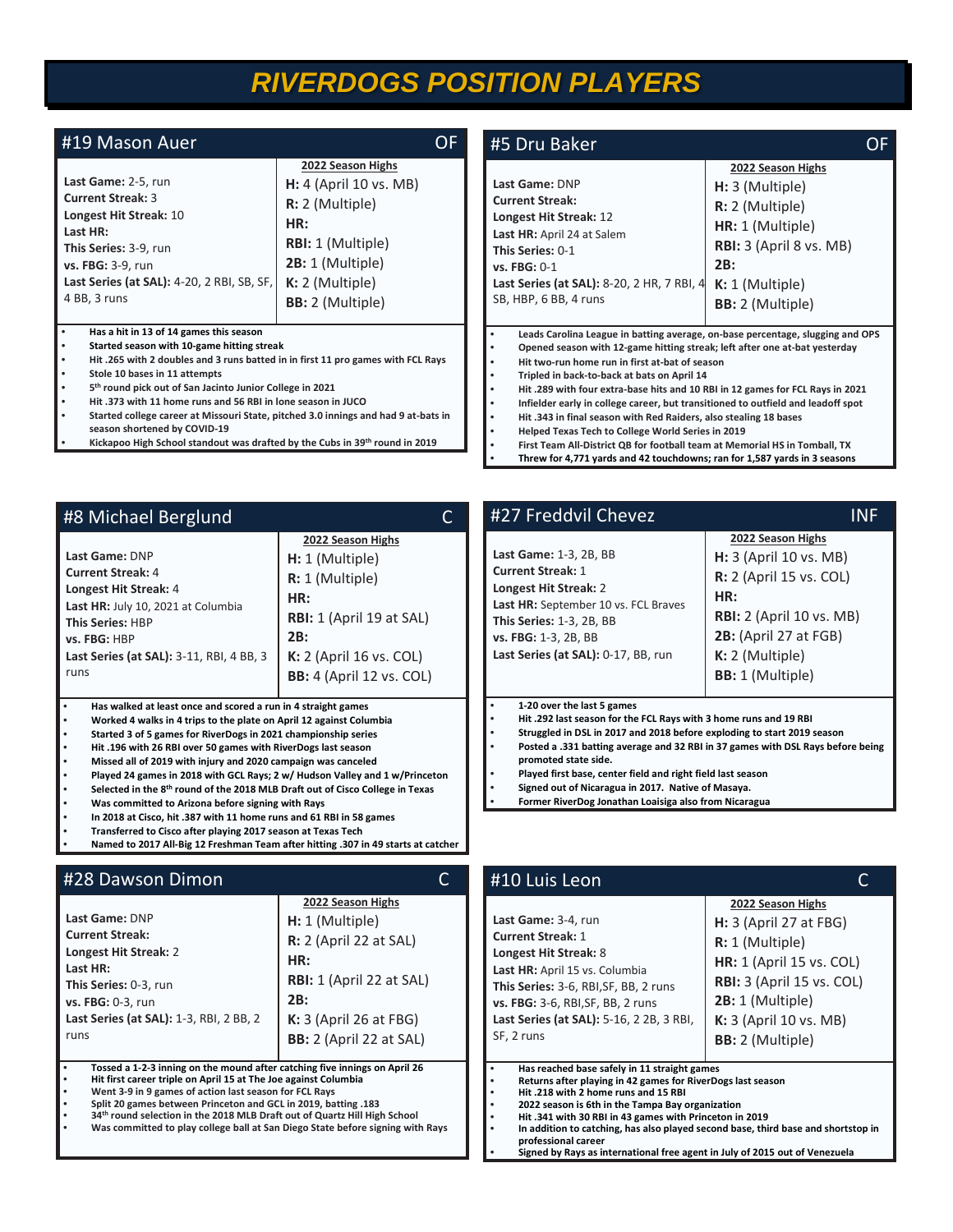## *RIVERDOGS POSITION PLAYERS (CONTINUED)*

| #17 Oneill Manzueta                                                                                                                                                                                                                                                                                                                                                        |                                                                                                                                                                                         | <b>OF</b> | #2 Jelfry Marte                                                                                                                                                                                                                                                                                                             | <b>INF</b>                                                                                                                                                                                                        |
|----------------------------------------------------------------------------------------------------------------------------------------------------------------------------------------------------------------------------------------------------------------------------------------------------------------------------------------------------------------------------|-----------------------------------------------------------------------------------------------------------------------------------------------------------------------------------------|-----------|-----------------------------------------------------------------------------------------------------------------------------------------------------------------------------------------------------------------------------------------------------------------------------------------------------------------------------|-------------------------------------------------------------------------------------------------------------------------------------------------------------------------------------------------------------------|
| Last Game: 1-5, RBI<br><b>Current Streak: 1</b><br>Longest Hit Streak: 3<br>Last HR: April 23 at Salem<br>This Series: 1-8, 2 RBI<br>vs. FBG: 1-8, 2 RBI<br>Last Series (at SAL): 5-18, 3B, HR, 2<br>RBI, 6 BB, 4 runs                                                                                                                                                     | 2022 Season Highs<br>$H: 3$ (April 23 at SAL)<br>$R: 2$ (Multiple)<br><b>HR:</b> 1 (April 23 at SAL)<br><b>RBI:</b> 1 (Multiple)<br>2B:<br>$K: 3$ (Multiple)<br><b>BB:</b> 2 (Multiple) |           | Last Game: DNP<br><b>Current Streak: 9</b><br>Longest Hit Streak: 9<br>Last HR: April 19 at Salem<br>This Series: 1-3, 2B, RBI, run<br>vs. FBG: 1-3, 2B, RBI, run<br>Last Series (at SAL): 7-19, 2B, HR, 3<br>RBI, 2 BB, 4 runs                                                                                             | 2022 Season Highs<br>H: 2 (Multiple)<br><b>R:</b> 2 (April 19 at SAL)<br>$HR: 1$ (April 19 at SAL)<br>RBI: 3 (April 19 at SAL)<br>2B: 1 (Multiple)<br>$K: 3$ (April 21 at SAL)<br><b>BB:</b> 2 (April 12 vs. COL) |
| Has an RBI in 4 of the last 6 games he has played<br>Finished 3-4 and a double shy of the cycle on April 23 at Salem<br>Played in 18 games for the FCL Rays last summer<br>Hit .278 with 8 runs batted in<br>Spent two season (2018-19) in the Dominican Summer League<br>Average jumped nearly 30 points in second campaign<br>Has worked a walk in 15% of career at-bats |                                                                                                                                                                                         |           | Hitting .375 during current 9-game hitting streak<br>Batting left-handed only after switch-hitting in first 4 seasons<br>Hit.140 in 13 games for RiverDogs last season<br>Played in 26 games for the FCL Rays, hitting .189 with 2 triples and 7 RBI<br>Signed as an international free agent by Rays in 2017 for \$800,000 | Originally signed by Twins for \$3 million, but did not pass physical due to eye issue<br>Was rated by MLB Pipeline as #4 international prospect behind Shohei Ohtani and                                         |

**• Has worked a walk in 15% of career at-bats**

#6 Shane Sasaki

**Current Streak:** 5 **Longest Hit Streak:** 5

BB, 5 runs

**Last Game:** 2-5, RBI, 2 SB, run

**Last HR:** August 21, 2021 @ FCL Braves **This Series:** 4-9, RBI, 3 SB, run **vs. FBG:** 4-9, RBI, 3 SB, run

**Last Series (at SAL):** 8-20, RBI, 6 SB, 4

**• Signed as international free agent from Santo Domingo, DR in 2018**

| Shane Sasaki                                                                                                                                                                                                                                                                                                                                                                                                                                                      | OF                                                                                                                                                                                                                  | #31 Bobby Seymour                                                                                                                                                                                                                                                                                                                                                                                                      | INF                                                                                                                                                                                                                      |
|-------------------------------------------------------------------------------------------------------------------------------------------------------------------------------------------------------------------------------------------------------------------------------------------------------------------------------------------------------------------------------------------------------------------------------------------------------------------|---------------------------------------------------------------------------------------------------------------------------------------------------------------------------------------------------------------------|------------------------------------------------------------------------------------------------------------------------------------------------------------------------------------------------------------------------------------------------------------------------------------------------------------------------------------------------------------------------------------------------------------------------|--------------------------------------------------------------------------------------------------------------------------------------------------------------------------------------------------------------------------|
| Game: 2-5, RBI, 2 SB, run<br>ent Streak: 5<br>gest Hit Streak: 5<br><b>HR:</b> August 21, 2021 @ FCL Braves<br>Series: 4-9, RBI, 3 SB, run<br><b>BG:</b> 4-9, RBI, 3 SB, run<br>Series (at SAL): 8-20, RBI, 6 SB, 4<br>5 runs                                                                                                                                                                                                                                     | 2022 Season Highs<br>$H: 3$ (April 17 vs. COL)<br><b>R:</b> 3 (April 17 vs. COL)<br>HR:<br><b>RBI:</b> 1 (Multiple)<br><b>2B:</b> 1 (April 12 vs. COL)<br>$K: 4$ (April 9 vs. MB)<br><b>BB:</b> 2 (April 19 at SAL) | Last Game: 0-4, RBI, SF<br><b>Current Streak:</b><br>Longest Hit Streak: 4<br>Last HR: April 19 at Salem<br>This Series: 1-8, RBI, SF, run<br>vs. FBG: 1-8, RBI, SF, run<br>Last Series (at SAL): 7-14, 2B, HR, 4<br>RBI, 5 BB, 4 runs                                                                                                                                                                                 | 2022 Season Highs<br>$H: 4$ (April 19 at SAL)<br>$R: 2$ (Multiple)<br>HR: 1 (Multiple)<br>RBI: 3 (April 19 at SAL)<br><b>2B:</b> 1 (April 19 at SAL)<br><b>K:</b> 4 (April 12 vs. COL)<br><b>BB:</b> 4 (April 21 at SAL) |
| Batting .500 during current 5-game hitting streak (5 straight multi-hit games)<br>Has stolen 13 bases in the last 9 games (14-14 overall)<br>Leadoff hitter for FCL Rays last season posted .290 average in 33 games<br>Stole 22 bases in 24 attempts<br>Showed large improvement from 2019 season when he hit .182 in GCL<br>Rays 3rd round pick in 2019 out of Iolani High School in Hawaii<br>First professional at-bat was against rehabbing Brusdar Graterol |                                                                                                                                                                                                                     | 11-29 in last 7 games after 0-14 start at plate<br>Selected in 13th round of 2021 draft by the Rays out of Wake Forest<br>Ended career sixth in Demon Deacons history with 190 runs batted in<br>Was named ACC Player of the Year in 2019 (7th in Wake Forest history)<br>Finished 2021 season second in the nation with 21 home runs<br>NCAA best 92 RBI in 2019, the most for a Division 1 player since Buster Posey | Hit .333 with 3 doubles, 2 home runs and 10 RBI in 8 games for FCL Rays last year                                                                                                                                        |

**Last Game:** 1-4, 2B, RBI, SB, BB, run

**Wander Franco**

- **First professional at-bat was against rehability • Hit .565 as a senior and was committed to play baseball at Cal Poly**
- **• During COVID-canceled 2020 season played for Perth Heat in Australia**

### #1 Gionti Turner INF/OF

|                                                             | 2022 Season Highs               |
|-------------------------------------------------------------|---------------------------------|
| Last Game: 0-3, BB                                          | H: 2 (Multiple)                 |
| <b>Current Streak:</b>                                      | R: 2 (April 19 at SAL)          |
| Longest Hit Streak: 5<br>Last HR: July 22, 2021 @ FCL Twins | HR:                             |
| This Series: 0-3, BB                                        | <b>RBI:</b> 2 (April 23 at SAL) |
| vs. FBG: 0-3, BB                                            | 2B: 1 (April 23 at SAL)         |
| Last Series (at SAL): 8-18, 2B, 3 RBI, 2                    | K: 3 (April 10 vs. MB)          |
| BB, 4 runs                                                  | <b>BB:</b> 1 (Multiple)         |
|                                                             |                                 |

**• Robbed home run on April 16 that was Sportscenter's #4 play of the day**

- **• Hit .272 with 4 doubles and 8 RBI in 29 games with FCL Rays last year**
- **• Played in 5 games for High-A Bowling Green, batting .167**
- **• Worked 14 walks against just 18 strikeouts in 93 at-bats overall**
- **• Batted .265 and drove in 37 runs during 2019 campaign with Princeton • Drafted by Cleveland in 27th round out of Watson Chapel HS in Pine Bluff, AR**
- 
- **• Traded to the Rays in exchange for Chih-Wei Hu in 2018**
- **• Was planning to play collegiately at Three Rivers Community College**
- **• In first pro season (2019) hit .364 in the Dominican Summer League • Signed as an international free agent in July 2019 out of Santo Domingo, DR**

**Current Streak:** 1 **Longest Hit Streak:** 3 **R:** 1 (Multiple) **HR:** 

#13 Willy Vasquez INF

- **Last HR:** August 21, 2021, @ FCL Braves **This Series:** 1-8, 2B, RBI, SB, BB, run **vs. FBG:** 1-8, 2B, RBI, SB, BB, run **Last Series (at SAL):** 5-25, 2B, 3B, 8 RBI, **RBI:** 4 (April 24 at SAL) **2B:** 1 (Multiple) **K:** 3 (Multiple)
	- **BB:** 1 (Multiple)

**2022 Season Highs H:** 3 (April 23 at SAL)

**• 8 RBI in the last 4 games**

2 SB, SF, BB, 3 runs

**(2008)**

- **• Rated #10 Rays prospect by both Baseball America and MLB Pipeline**
- **• Joined the RiverDogs for postseason play in 2021 • Made only start with team as DH for Game 5 of championship series**
- **• Laced a 3-run triple to blow game open on way to 9-2 victory**
- **• Rays organization named him MVP of 42-15 FCL Rays squad**
- **• 20-year old hit .288 with 2 home runs and 31 RBI in 40 games at the complex**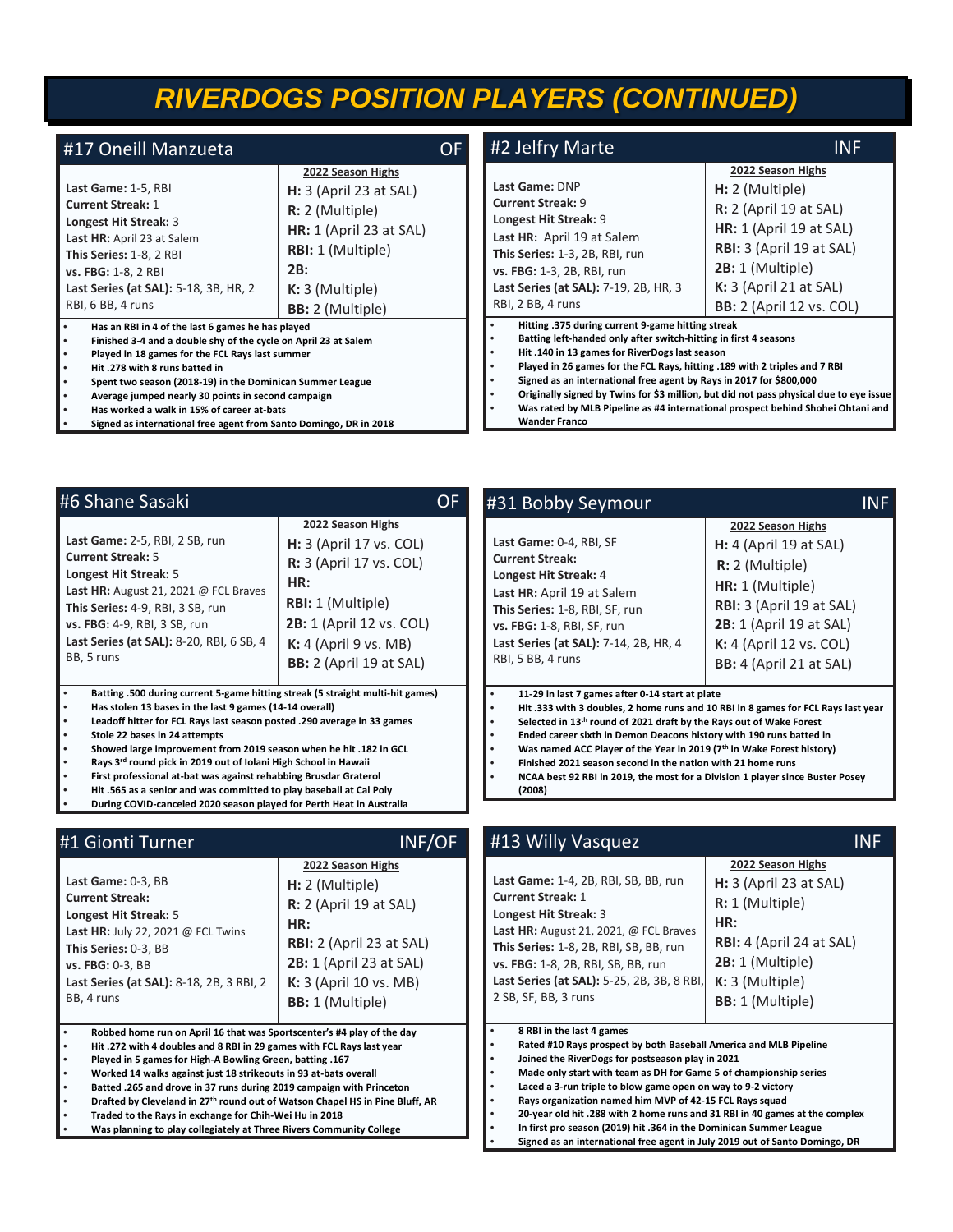## *RIVERDOGS POSITION PLAYERS (CONTINUED)*

| #7 Carson Williams                                                                                                                                                                                                                   |                                                                                                                                                                                   |  |
|--------------------------------------------------------------------------------------------------------------------------------------------------------------------------------------------------------------------------------------|-----------------------------------------------------------------------------------------------------------------------------------------------------------------------------------|--|
| Last Game: 1-5, 2 SB, run<br><b>Current Streak: 1</b><br>Longest Hit Streak: 8<br>Last HR: April 22 at Salem<br>This Series: 1-9, 2 SB, run<br>vs. FBG: 1-9, 2 SB, run<br>Last Series: 10-20, 3 2B, 3B, HR, 5 RBI,<br>SF, BB, 6 runs | 2022 Season Highs<br>H: 3 (Multiple)<br>R: 2 (Multiple)<br>HR: 1 (Multiple<br>RBI: 2 (Multiple)<br><b>2B:</b> 2 (April 24 at SAL)<br>$K: 3$ (Multiple)<br><b>BB:</b> 1 (Multiple) |  |
| Had multiple hits in 7 straight games from April 13-24<br>Leads Carolina League in XBH; 2 <sup>nd</sup> in total bases, 4 <sup>th</sup> in SLG and 7 <sup>th</sup> in OPS                                                            |                                                                                                                                                                                   |  |

**• Leads Carolina League in XBH; 2 • Rated as Rays #7 prospect by Baseball America and #9 by MLB Pipeline**

**• Hit .282 with 4 doubles and 8 RBI in 11 games with FCL Rays**

**• Rays first round pick in the 2021 draft (#28 overall); signed for \$2.35 million**

**• Starred at Torrey Pines HS in San Diego where he hit .425 with 11 HR as senior**

**• named MVP at Perfect Game's Wood Bat Association Championship in 2020**

**• Was committed to play college ball at California before signing with Rays**

**• Also pitched in HS and received draft interest from several teams on the mound**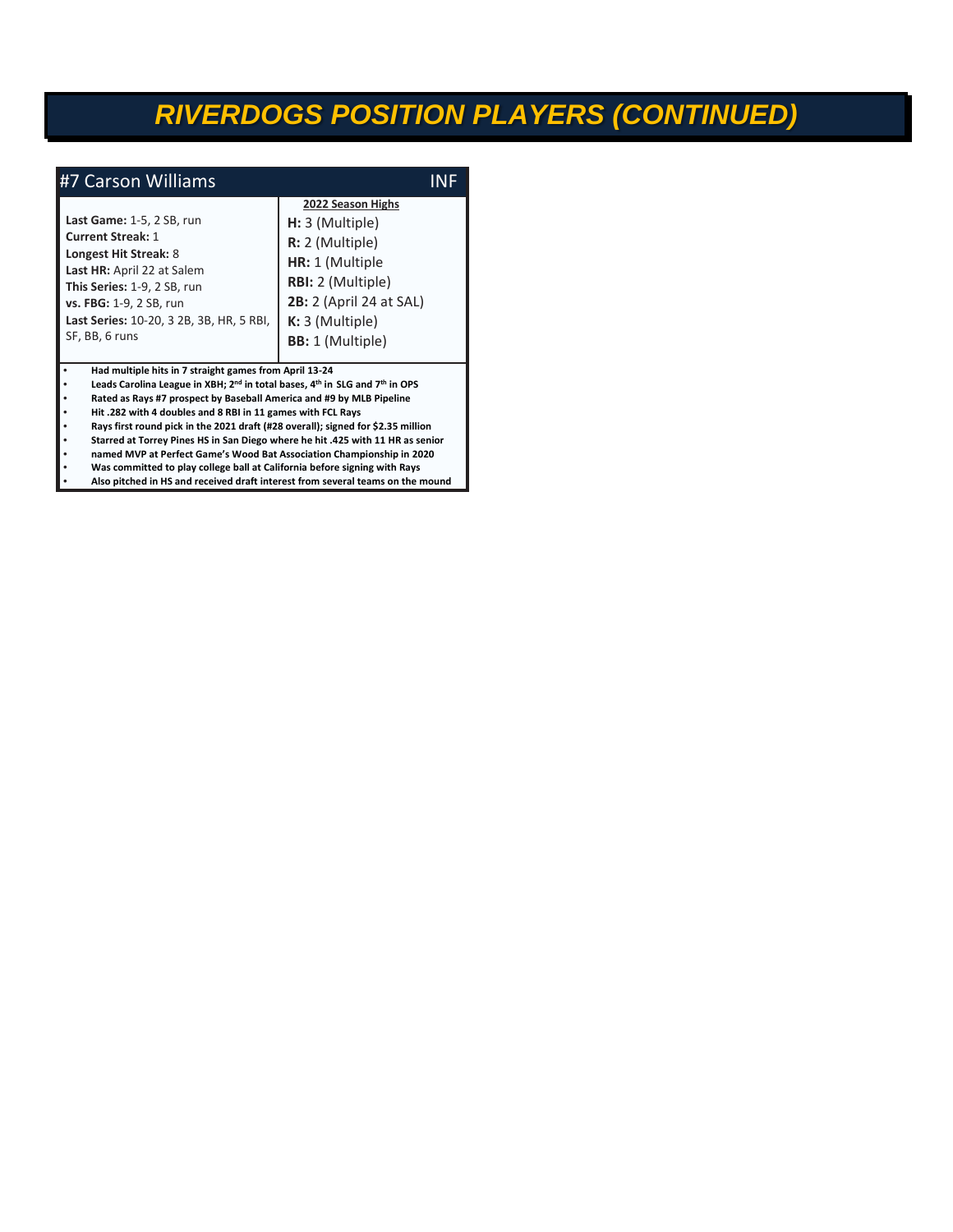## *RIVERDOGS BULLPEN*

**2022 Relievers:** W-L: 7-1 2.37 ERA 102.1 IP 68 H 49 BB 130 K 4 HR 37 R 27 ER

### **#35 RHP Neraldo Catalina - 6'6, 205 lbs Age: 21**

- Has walked 5 batters in last 2.2 innings

- Went 2-2 with 8.69 ERA last season in Charleston; struck out 36 hitters in 29.0 innings, but walked 31 and allowed 28 hits

- Acquired by the Rays as player to be named later in Wilmer Font trade with New York Mets in 2019
- Spent 2019 season with the GCL Rays; appeared in 11 games, 10 out of the bullpen
- Originally signed by Mets as an international free agent from the Dominican Republic in 2018

- Has touched 101 mph on radar gun

| <b>Recent Appearances</b> |                            |  |  |  |  |  |    |   |
|---------------------------|----------------------------|--|--|--|--|--|----|---|
| Date                      | Opp. Dec. IP H R ER        |  |  |  |  |  | BВ | Κ |
|                           | April 26 @FBG ND 1.1 0 0 0 |  |  |  |  |  |    | 3 |
|                           | April 23 @SAL ND 1.1 3 3 3 |  |  |  |  |  | -3 |   |
|                           | April 21 @SAL ND 1.0 0 0 0 |  |  |  |  |  |    |   |

### **#24 RHP Aneudy Cortorreal – 6'3, 260 lbs Age: 22**

- Has struck out 15 batters in first 9.2 innings and allowed just 4 hits in first 6 appearances

- Was 1-0 with a 1.29 ERA last season in 10 relief appearances for FCL Rays
- Struck out 27 opposing hitters while walking 13 over 21.0 innings of work
- Split the 2019 season between the Dominican Summer League and Gulf Coast League
- Combined to strike out 51 hitters in 25.2 innings
- Signed out of the Dominican Republic in 2018

### **Recent Appearances**

| Date                          | Opp. Dec. IP                |  |  | HR ER | - BB | K |
|-------------------------------|-----------------------------|--|--|-------|------|---|
| April 26 @ FBG ND 1.0 1 5 3 5 |                             |  |  |       |      |   |
| April 22 @ SAL ND 2.2 2 0 0   |                             |  |  |       |      |   |
|                               | April 19 @ SAL ND 2.0 0 0 0 |  |  |       |      | 3 |

### **#22 RHP Kamron Fields - 6'3, 202 lbs Age: 23**

- Only appeared in 3 games for a total of 3.1 innings last season for FCL Rays
- Allowed 4 runs on 3 hits for an ERA of 10.80
- Drafted in the 20<sup>th</sup> round of the 2021 MLB Draft out of Texas Southern
- First player drafted from Texas Southern since 2007
- Began college career with 3 years at Texas; was an outfielder and pitcher early in career
- Starting QB for Lakeview Centennial High School; cousin, Jerrika Chapple, was a 4-time BIG 12 champion and 3-time All-American sprinter

| <b>Recent Appearances</b> |                   |                |                       |     |  |  |    |   |
|---------------------------|-------------------|----------------|-----------------------|-----|--|--|----|---|
| Date                      | Opp.              | Dec. IP H R ER |                       |     |  |  | BВ | κ |
|                           | April 26 @FBG ND  |                | 1.2                   | 543 |  |  |    |   |
| April 22 @SAL             |                   | ND.            | $1.1 \t2 \t0 \t0$     |     |  |  |    |   |
|                           | April 20 @ SAL ND |                | $0.1 \quad 1 \quad 0$ |     |  |  |    |   |

### **#25 RHP Over Galue - 6'2, 227 lbs Age: 20** Age: 20

- 10 strikeouts in last 7.2 innings out of the bullpen
- Posted a 5-3 record with a 4.13 earned run average for FCL Rays last season

- Struck out 34 batters in 28.1 innings

- Made brief appearances in the Dominican Summer League in 2018 and 2019, showing great improvement between stints
- Signed as international free agent from Santa Barbara, Venezuela in 2018

| <b>Recent Appearances</b>  |                            |     |           |  |  |  |    |    |
|----------------------------|----------------------------|-----|-----------|--|--|--|----|----|
| <b>Date</b>                | Opp. Dec. IP H R ER        |     |           |  |  |  | BВ | Κ  |
|                            | April 24 @SAL ND 2.0 2 0 0 |     |           |  |  |  |    |    |
| April 20 @SAL ND 3.0 2 1 1 |                            |     |           |  |  |  |    | 3. |
| April 16 COL               |                            | ND. | 2.2 0 0 0 |  |  |  |    |    |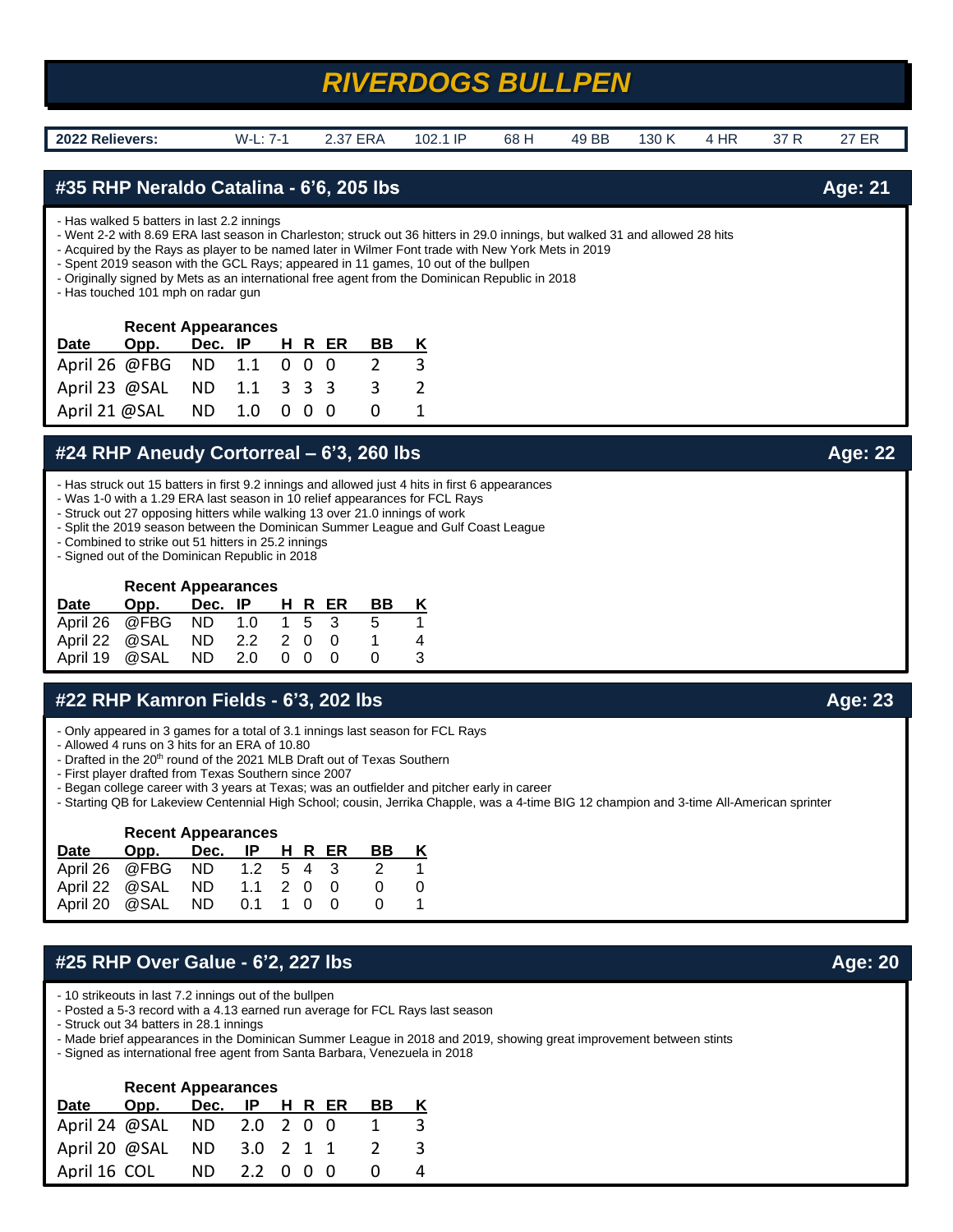## *RIVERDOGS BULLPEN (CONTINUED)*

### **#34 RHP Jack Snyder - 6'2, 205 lbs Age: <b>Age:**  Age: **Age:**  Age: **Age: Age: Age: Age: Age: Age: Age: Age: Age: Age: Age: Age: Age: Age: Age: Age: Age: Age: Age: Age: Age: Age:**

- Added to RiverDogs roster on April 23 (arrived in 7<sup>th</sup> inning and recorded final five outs of game moments later)
- Made professional debut this season with High-A Bowling Green, allowing 5 runs on 9 hits in 4.1 innings
- Signed as undrafted free agent in February after pitching in Frontier League, an MLB Partner League
- Went 2-1 with a 2.14 ERA for the Schaumburg Boomers
- Standout collegiately at Western Carolina University where he was SoCon Pitcher of the Month in May of 2021
- Full name is John Francis Snyder; hails from Chicago

#### **Recent Appearances**

| Date Opp. Dec. IP      |  | HRER BBK                 |        |  |
|------------------------|--|--------------------------|--------|--|
| April 26 $@FBG$ ND 2.1 |  | 3 1 0 2                  |        |  |
|                        |  | April 23 @SAL ND 1.2 000 | $\cup$ |  |

### **#23 RHP Austin Vernon - 6'6, 262 lbs Age: 23**

- Dominant in the FCL to open pro career, going 2-0 with a 0.79 ERA and striking out 17 batters in 11.1 innings

- Opponents hit just .105 against him
- Selected by the Rays in the 10<sup>th</sup> round of the 2021 MLB Draft out of North Carolina Central
- 3<sup>rd</sup> player ever drafted out of NC Central; highest ever
- Finished career with third-lowest ERA and fourth-most strikeouts in school history
- First Team All-MEAC selection in 2021; in span of one week, tossed school's first no-hitter and tied single-game record with 13 strikeouts
- From Raleigh, NC and grew up as a Yankees fan

#### **Recent Appearances**

| Date            | Opp. | Dec. | <b>IP</b> |  | HR ER | BB.          |  |
|-----------------|------|------|-----------|--|-------|--------------|--|
| April 23 @SAL W |      |      | 3.1 3 2 2 |  |       | $-3$         |  |
| April 14 COL    |      | ND.  | 3.1 1 0 0 |  |       | $\mathbf{U}$ |  |
| April 8 MB      |      | W.   | 3.0 1 0 0 |  |       |              |  |

### **#38 RHP Kyle Whitten - 6'3, 198 lbs Age: 23**

- Made 6 relief appearances for FCL Rays in 2021; posted 1-1 record and 1.50 ERA
- Struck out 7 batters in 6.0 innings and limited opposing hitters to a .179 batting average
- Signed by Rays as undrafted free agent out of Virginia following 2021 draft
- Made 79 career appearances in Charlottesville, 9<sup>th</sup> most in program history
- 0-1 with a 3.16 ERA as a senior; recorded 38 strikeouts in 31.1 innings
- Starred at Osbourn High School in Manassas, VA; dominated on mound and hit .451
- Father, Ron, played baseball at UVA-Wise

|               | <b>Recent Appearances</b> |      |     |     |       |    |  |
|---------------|---------------------------|------|-----|-----|-------|----|--|
| Date          | Opp.                      | Dec. |     |     | HR ER | BВ |  |
|               | April 27 @FBG ND 1.0      |      |     | 000 |       |    |  |
|               | April 24 @SAL ND          |      | 2.0 | 200 |       |    |  |
| April 21 @SAL |                           | - W  | 2.1 | 300 |       |    |  |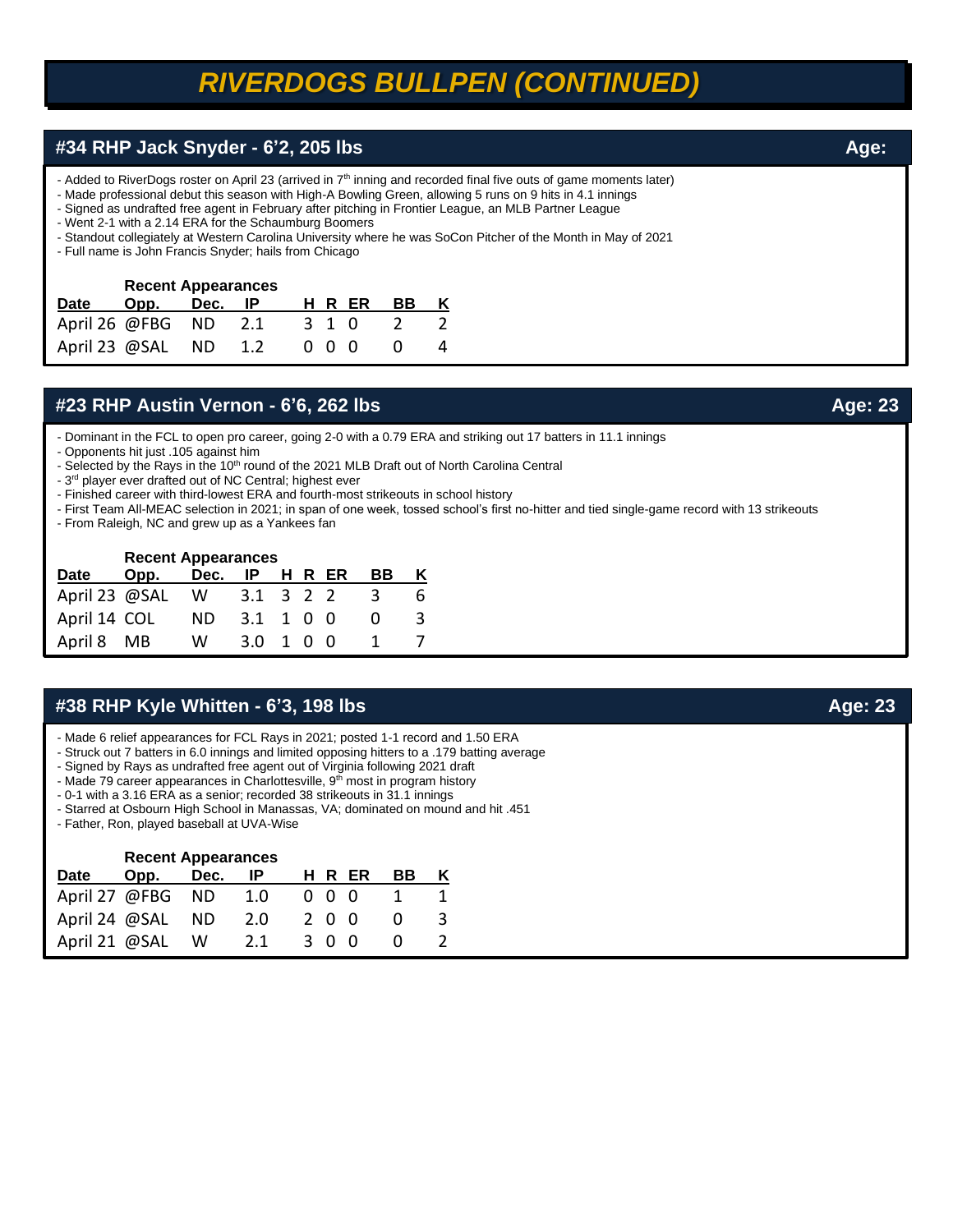## **RIVERDOGS HIGHS AND LOWS**

| <b>Team Notes</b> |  |
|-------------------|--|
|                   |  |
|                   |  |
|                   |  |
|                   |  |
|                   |  |
|                   |  |

#### **Team Batting**

| Most Home Runs, Game: 2008 (Multiple) Most Home Runs, Game: 2008 (April 22 at SAL) |  |
|------------------------------------------------------------------------------------|--|
|                                                                                    |  |
|                                                                                    |  |
|                                                                                    |  |
|                                                                                    |  |
|                                                                                    |  |
|                                                                                    |  |
|                                                                                    |  |
|                                                                                    |  |
|                                                                                    |  |

#### **Individual Batting**

4-Hit Games: Mason Auer (April 10 vs. MB), Bobby Seymour (April 19 at SAL) 2-Home Run Game: Inside-the-Park Home Runs: **Back-to-Back Home Runs:** Carson Williams and Dru Baker (April 22 at SAL) **Grand Slam Home Runs: Hitting for the Cycle:** 

#### **Team Pitching**

#### **Individual Pitching**

\*RiverDogs club record; # ties RiverDogs club record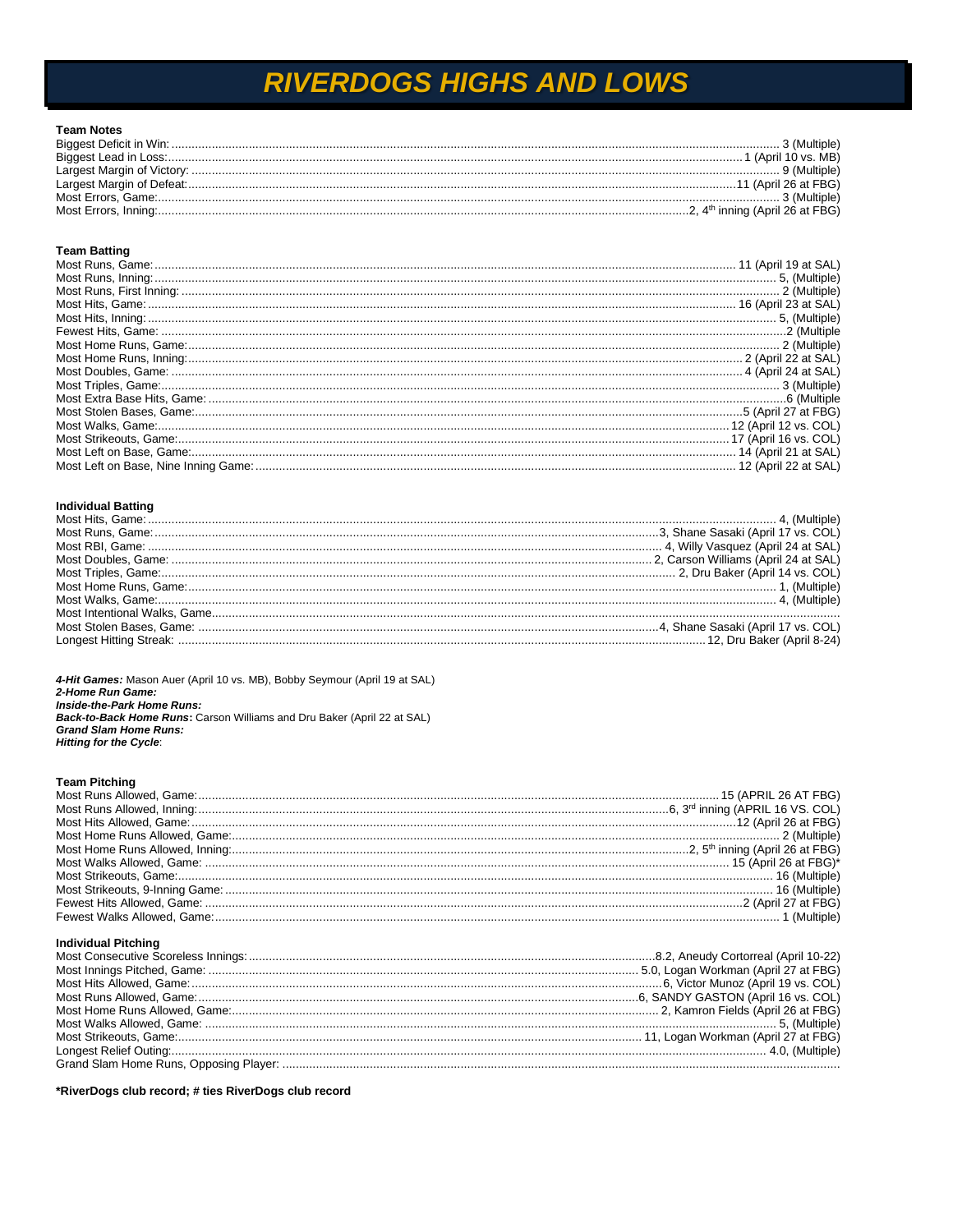# *TRACKING THE RIVERDOGS 2022*

### **RECORDS**

| 2022 RECORD:           | $11 - 6$     |
|------------------------|--------------|
| ALL-TIME RECORD:       | 2,833-2,881  |
| AT HOME:               | $5 - 4$      |
| ON ROAD:               | $6 - 2$      |
| <b>EXTRA INNINGS:</b>  | $1 - \Omega$ |
| <b>DOUBLE HEADERS:</b> | $0 - 0 - 0$  |
| vs. RH Starter         | $8 - 6$      |
| vs. LH Starter         | $3-0$        |

#### **STREAKS**

| LONGEST WINNING STREAK: |       |
|-------------------------|-------|
| LONGEST LOSING STREAK:  | 3     |
| <b>CURRENT STREAK</b>   | Won 1 |

LONGEST WINNING STREAK (Since 2008): 10, 2012 LONGEST LOSING STREAK (Since 2008): 8, 2014

#### **RECORD WHEN**

| <b>SCORING FIRST RUN:</b><br>ALLOWING FIRST RUN:                          | $7 - 1$<br>$4 - 5$             |
|---------------------------------------------------------------------------|--------------------------------|
| LEADING AFTER 5:<br><b>TRAILING AFTER 5:</b><br>TIED AFTER 5:             | $8 - 0$<br>$1 - 5$<br>$2 - 1$  |
| <b>LEADING AFTER 6:</b><br><b>TRAILING AFTER 6:</b><br>TIED AFTER 6:      | $9 - 0$<br>$1-6$<br>$1 - 0$    |
| LEADING AFTER 7:<br><b>TRAILING AFTER 7:</b><br>TIED AFTER 7:             | $9-0$<br>$1-6$<br>$1 - 0$      |
| LEADING AFTER 8:<br><b>TRAILING AFTER 8:</b><br>TIED AFTER 8:             | $10 - 0$<br>$1 - 6$<br>$0 - 0$ |
| <b>OUTHITTING OPPONENTS:</b><br><b>OUTHIT BY OPPONENTS:</b><br>HITS EVEN: | $9 - 3$<br>$2 - 3$<br>$0 - 0$  |
| <b>ONE-RUN GAMES:</b><br><b>TWO-RUN GAMES:</b><br><b>THREE-RUN GAMES:</b> | $1 - 1$<br>$0 - 1$<br>$3-0$    |
| <b>GAMES FOLLOWING A WIN:</b><br><b>GAMES FOLLOWING A LOSS:</b>           | $6 - 4$<br>$4 - 2$             |

| <b>BY MONTH</b>                              | <b>HOME</b>         | <b>ROAD</b> | TOTAL        |
|----------------------------------------------|---------------------|-------------|--------------|
| APRIL                                        | 5-4                 | 6-2         | 11-6         |
| MAY                                          | 0-0                 | 0-0         | 0-0          |
| JUNE                                         | 0-0                 | 0-0         | 0-0          |
| JULY                                         | $0-0$               | 0-0         | $0 - 0$      |
| AUGUST                                       | $0-0$               | 0-0         | 0-0          |
| SEPTEMBER                                    | 0-0                 | 0-0         | 0-0          |
|                                              |                     |             |              |
| <b>BY DAY</b>                                | <b>HOME</b>         | <b>ROAD</b> | <b>TOTAL</b> |
| <b>SUNDAY</b>                                | $1 - 1$             | $1 - 0$     | $2 - 1$      |
| TUESDAY                                      | $0 - 1$             | $1 - 1$     | $1 - 2$      |
| WEDNESDAY                                    | $0 - 1$             | $1 - 1$     | $1 - 2$      |
| THURSDAY                                     | $1 - 0$             | $1 - 0$     | 2-0          |
| <b>FRIDAY</b>                                | $2 - 0$             | $1 - 0$     | 2-0          |
| SATURDAY                                     | $1 - 1$             | $1 - 0$     | $2 - 1$      |
| BY START TIME                                | <b>HOME</b>         | ROAD        | <b>TOTAL</b> |
| Morning (Before 12PM)                        | 0-0                 | 0-0         | 0-0          |
| DAY (12PM-5PM)                               | 0-0                 | 0-0         | 0-0          |
| NIGHT (After 5PM)                            | $5 - 4$             | 6-2         | $11 - 6$     |
|                                              |                     |             |              |
| <b>VS. North Division</b>                    | <b>HOME</b>         | <b>ROAD</b> | <b>TOTAL</b> |
| Carolina                                     | $0 - 0$             | 0-0         | 0-0          |
| Delmarva                                     | 0-0                 | 0-0         | 0-0          |
| Down East                                    | 0-0                 | $0-0$       | 0-0          |
| Fredericksburg                               | $0 - 0$             | $1 - 1$     | $1 - 1$      |
| Lynchburg                                    | 0-0                 | 0-0         | 0-0          |
| Salem                                        | $0 - 0$             | $5 - 1$     | $5 - 1$      |
|                                              |                     |             |              |
| <b>VS. South Division</b>                    | <b>HOME</b>         | ROAD        | TOTAL        |
| Augusta                                      | 0-0                 | 0-0         | 0-0          |
| Columbia                                     | $3 - 3$             | 0-0         | 3-3          |
| Fayetteville                                 | $0 - 0$             | $0 - 0$     | $0 - 0$      |
| Kannapolis                                   | 0-0                 | 0-0         | $0-0$        |
| Myrtle Beach                                 | $2 - 1$             | 0-0         | $2 - 1$      |
| <u>MISCELLANEOUS</u>                         |                     |             |              |
| Longest Game (Innings): 9 (Multiple)         |                     |             |              |
| Shortest Game (Time): 2:26 (April 20 at SAL) |                     |             |              |
| Longest Game (Time): 3:52 (April 10 vs. MB)  |                     |             |              |
| Runs For: 96                                 |                     |             |              |
| Runs Against: 70                             |                     |             |              |
|                                              |                     |             |              |
| <b>GRAND TOTALS</b>                          |                     |             |              |
| TOTAL ATTENDANCE:                            | 33,926 (9 openings) |             |              |
| AVERAGE ATTENDANCE:                          | 3,770               |             |              |
| <b>GAMES PLAYED</b>                          | 5,714 games         |             |              |
| <b>ALL-TIME WINS</b>                         | 2.833               |             |              |

ALL-TIME WIN% 496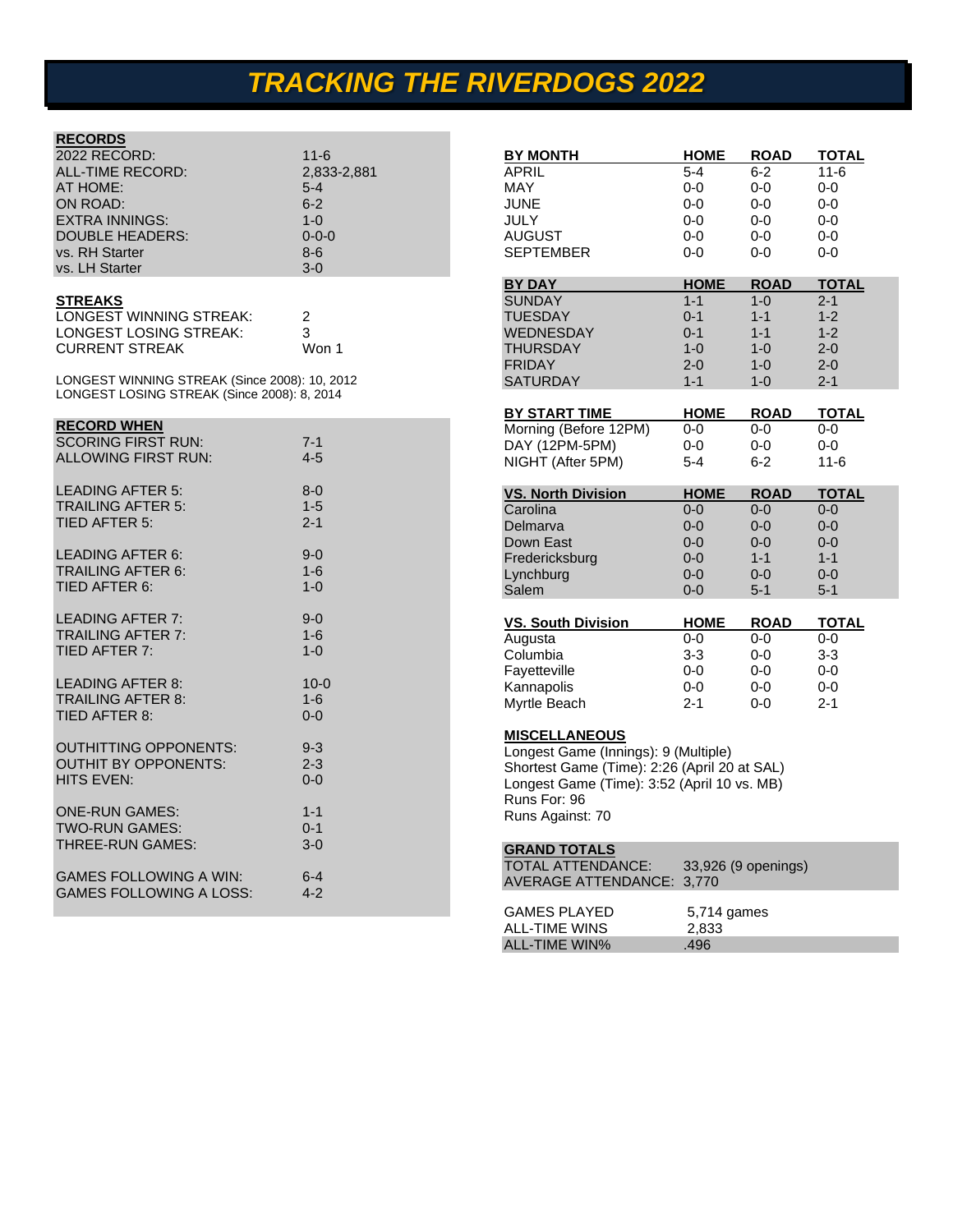## *RIVERDOGS MISCELLANEOUS*

### **RiverDogs Roster Origination**

#### **Players from NCAA Division I Programs (6):**

| Dru Baker (Texas Tech)                 |
|----------------------------------------|
| Kamron Fields (Texas Southern)         |
| <b>Bobby Seymour (Wake Forest)</b>     |
| Jack Snyder (Western Carolina)         |
| Austin Vernon (North Carolina Central) |
| Kyle Whitten (Virginia)                |
| Patrick Wicklander (Arkansas)          |
|                                        |

#### **Players from NCAA Division II programs (1):** Logan Workman (Lee University)

#### **Players signed out of junior college (2):**  Mason Auer (San Jacinto College) Michael Berglund (Cisco College)

#### **Players drafted/signed out of high school (7):**

Dawson Dimon (Quartz Hill/Quartz Hill, CA) JJ Goss (Cypress Ranch/Cypress, TX) Ben Peoples (Giles County/Ardmore, TN) Shane Sasaki (Iolani/Honolulu, HI) Ryan Spikes (Parkview/Lilburn, GA) Gionti Turner (Watson Chapel/Pine Bluff, AR) Carson Williams (Torrey Pines/San Diego, CA)

#### **Players signed as international free agents (15):**

Neraldo Catalina (Dominican Republic) Aneudy Cortorreal (Dominican Republic) Antonio Jimenez (Dominican Republic) Oneill Manzueta (Dominican Republic) Jelfry Marte (Dominican Republic) Victor Munoz (Dominican Republic) Juan Rivera (Dominican Republic) Willy Vasquez (Dominican Republic) Christian Fernandez (Venezuela) Over Galue (Venezuela) Luis Leon (Venezuela) Sandy Gaston (Cuba) Freddvil Chevez (Nicaragua)

#### **RiverDogs Highest Drafted Players**

Carson Williams, 1<sup>st</sup> Round, 2021 JJ Goss, Competitive Balance A, 2019 Ryan Spikes, 3<sup>rd</sup> Round, 2021 Shane Sasaki, 3<sup>rd</sup> Round, 2019 Dru Baker, 4<sup>th</sup> Round, 2021 Mason Auer, 5<sup>th</sup> Round, 2021

### *MLB Pipeline* **Top Prospects (Entering Season)**

Carson Williams, #9 Willy Vasquez, #10 Sandy Gaston, #13 JJ Goss, #19 Alika Williams, #25

### **Returning Players from Previous Years (9)**

Michael Berglund Neraldo Catalina Sandy Gaston Antonio Jimenez Luis Leon Jelfry Marte Victor Munoz Juan Rivera Willy Vasquez

| Largest Attengance Single-Game |                        |                              |  |  |  |  |  |  |
|--------------------------------|------------------------|------------------------------|--|--|--|--|--|--|
|                                | <b>Rank Attendance</b> | Date                         |  |  |  |  |  |  |
| 1.                             | 8,426                  | April 5, 2007 (Opening Day)  |  |  |  |  |  |  |
| 2.                             | 8,366                  | April 9, 2009 (Opening Day)  |  |  |  |  |  |  |
| 3.                             | 8,257                  | April 11, 2019 (Opening Day) |  |  |  |  |  |  |
| 4.                             | 8,046                  | July 3, 2006                 |  |  |  |  |  |  |
| 5.                             | 7,931                  | July 3, 2007                 |  |  |  |  |  |  |
| 6.                             | 7,792                  | July 4, 2014                 |  |  |  |  |  |  |
| 7.                             | 7,667                  | July 3, 2013                 |  |  |  |  |  |  |
| 8.                             | 7,587                  | April 8, 2010 (Opening Day)  |  |  |  |  |  |  |
| 9.                             | 7,536                  | July 4, 2010                 |  |  |  |  |  |  |
| 10.                            | 7,378                  | July 3, 2008                 |  |  |  |  |  |  |
|                                |                        |                              |  |  |  |  |  |  |

## **Catcher Throwing Stats**

| <b>Catcher</b>  | CS.                     | <b>SBAtt</b> | Pct.  | Innings Caught ER ERA |   |         |
|-----------------|-------------------------|--------------|-------|-----------------------|---|---------|
| <b>Berglund</b> | $\overline{\mathbf{2}}$ | -5           | 40%   | 64.0                  |   | 25 3.52 |
| <b>Dimon</b>    |                         |              | 0%    | 5.0                   | 3 | 5.40    |
| Leon            |                         | 10           | 10.0% | 80.0                  |   | 21 2.36 |

## **Starts by Position**

|          | C | 1B | 2B | 3B             | SS | LF             | <b>CF</b> | RF | DH           | <b>Total</b>   |
|----------|---|----|----|----------------|----|----------------|-----------|----|--------------|----------------|
| Auer     |   |    |    |                |    | 1              | 3         | 9  | 1            | 14             |
| Baker    |   |    |    |                |    | 6              | 7         |    |              | 13             |
| Berglund | 8 |    |    |                |    |                |           |    |              | 8              |
| Chevez   |   | 9  |    |                |    |                |           |    | 1            | 10             |
| Dimon    |   |    |    |                |    |                |           |    | 3            | 3              |
| Leon     | 9 |    |    |                |    |                |           |    | 3            | 12             |
| Manzueta |   |    |    |                |    | 4              |           | 5  | $\mathbf{1}$ | 10             |
| Marte    |   |    | 9  | $\overline{2}$ |    |                |           |    |              | 11             |
| Sasaki   |   |    |    |                |    | 3              | 8         | 1  | 1            | 13             |
| Seymour  |   | 7  |    |                |    |                |           |    | 3            | 10             |
| Spikes   |   |    | 4  | $\overline{c}$ |    |                |           |    | $\mathbf{1}$ | $\overline{7}$ |
| Turner   |   |    | 4  | $\overline{4}$ |    | $\overline{c}$ |           | 1  |              | 11             |
| Vasquez  |   |    |    | 9              | 5  |                |           |    | 1            | 15             |
| Williams |   |    |    |                | 12 |                |           |    | 1            | 13             |

### **Largest Attendance Single-Game**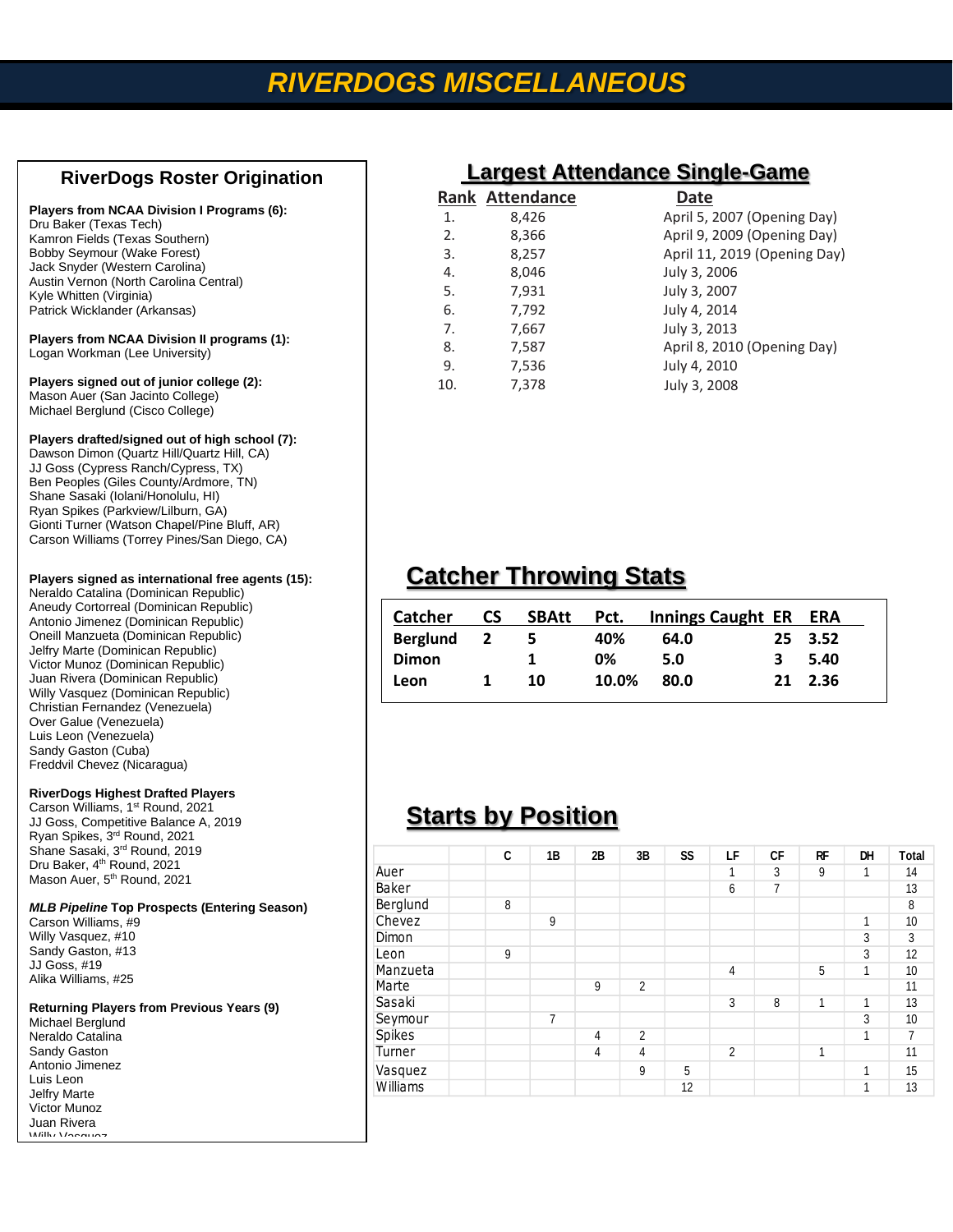## *RIVERDOGS FIELD STAFF*

### **Manager: Blake Butera**

Butera returns for his second season as the manager of the RiverDogs after leading the team to the franchise's first championship in 2021. Prior to his arrival in Charleston, he led the Hudson Valley Renegades to a postseason berth in his two seasons guiding the short-season club. Butera coached with the Leones del Escogido in the Dominican Winter League following the cancellation of the 2020 minor league season. At the time he received the managerial job in Hudson Valley, Butera was the youngest manager (25) in all of Minor League Baseball. The native of Metairie, Louisiana was drafted by the Rays in the 35th round of the 2015 Amateur Draft out of Boston College and appeared in 80 minor league games over two seasons. At Boston College, he was voted team captain his senior year and finished his career as the Eagles' all-time leader in walks (112) and at-bats (774). His father, Barry, reached Triple-A with the Red Sox and his brother, Barry, spent two seasons in the Astros minor league system after being selected out of Boston College in the 2009 Amateur Draft.

## **Pitching Coach: R.C. Lichtenstein**

Lichtenstein returns for his second year as the pitching coach for the RiverDogs and his 18<sup>th</sup> year in the Rays organization. He guided the 2021 pitching staff to the lowest earned run average and most shutouts of any Low-A team The pitching staff also led the Low-A East in strikeouts and allowed the fewest hits of any team in the circuit. Lichtenstein has served as pitching coach at several stops in the Rays farm system including Southwest Michigan (2005-06), Vero Beach (2007-08), Bowling Green (2009-11) and Double-A Montgomery (2012-19). Throughout his career in baseball, the 53-year-old has also coached in the Milwaukee Brewers organization and managed two independent squads.

## **Hitting Coach: Perry Roth**

Roth takes on his first assignment with the Rays in Charleston after coaching at the college level since 1996. He served as interim head coach at UAB in 2021 and spent 15 years with UAB's baseball program, also serving as recruiting coordinator, hitting coach and assistant head coach. Roth previously served as an assistant for two separate stints at Birmingham Southern and also coached at Bradley, Illinois State and Greenville College.

## **Coach: Frank Jagoda**

Jagoda joins the RiverDogs for his first season in the Holy City. He initially joined the Rays organization in 2020 when he was slated to be a member of the Princeton Rays staff until the MiLB season was canceled. Jagoda was part of the 2021 FCL Rays staff that helped lead the team to the best record in the circuit and one of the top winning percentages in MiLB. He previously spent two seasons with the Minnesota Twins, serving as rehabilitation pitching coach in 2018 and a coach for the Fort Myers Miracle in 2019. Jagoda has also coached with USA Baseball and at the collegiate level for Patrick Henry Community College, Wingate University, Canisius College and Jamestown Community College.

## **Athletic Trainer: Ruben Santiago**

The 2022 season will be Santiago's seventh as an athletic trainer with the Rays. In 2021, he worked with the FCL Rays after spending the previous three seasons on the Princeton coaching staff. Santiago joined the organization from the Toros del Este in the Dominican Winter League in 2016 and spent his first two seasons with the Gulf Coast League Rays.

## **Strength Coach: Mia Salvemini**

Salvemini began the 2021 season with the FCL Rays and completed the campaign as the RiverDogs Strength and Conditioning coach. She is also a CrossFit Level One Trainer and spent time working with athletes at Cressey Sports Performance. Salvemini was originally hired by the Rays in 2020 after graduating from the University of Tampa in 2019 with a Bachelor of Science Degree in Human Performance with a concentration in Exercise Recreation and Leadership.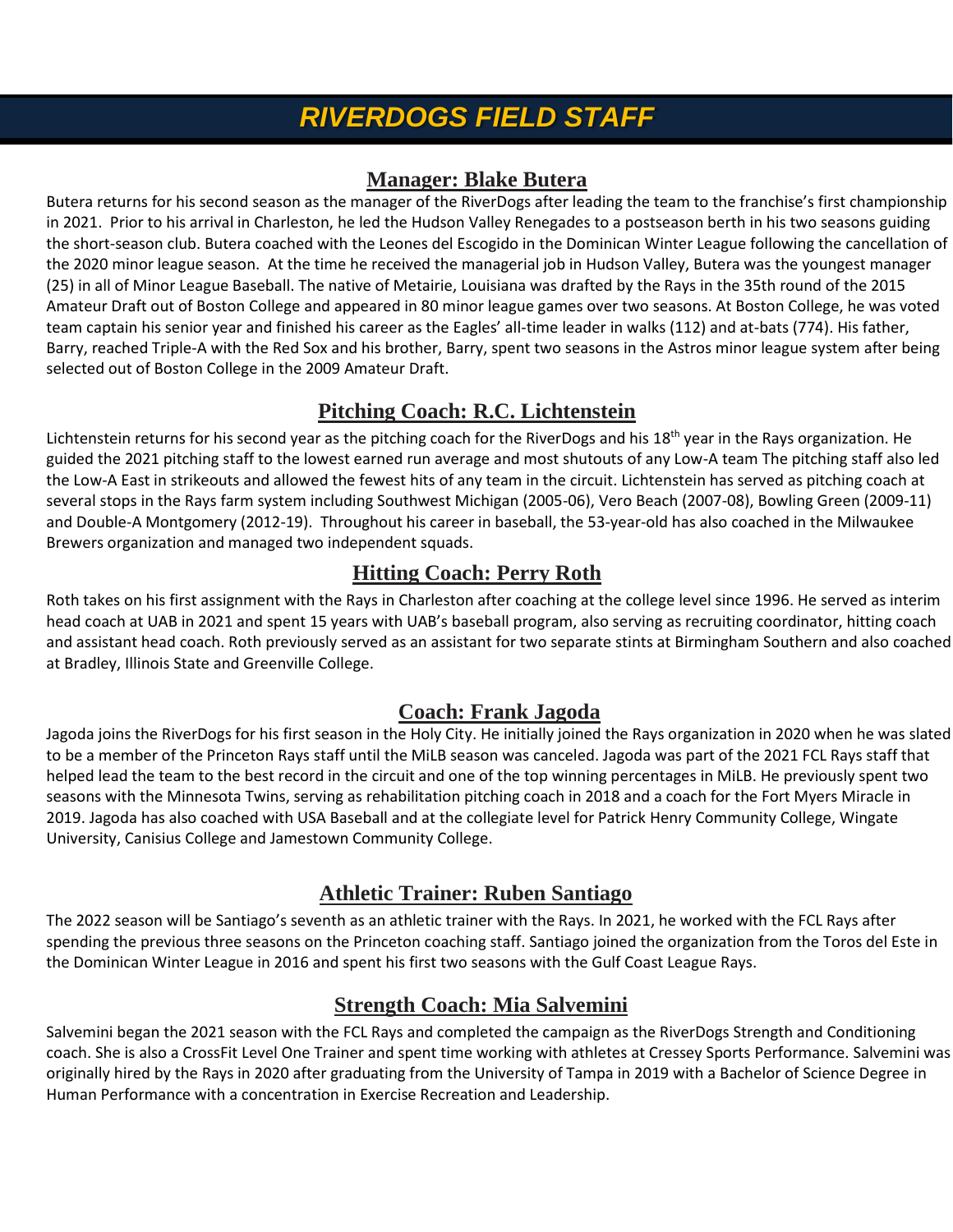## *RIVERDOGS DAY-BY-DAY RESULTS*

|             |            |              | <b>RiverDogs</b>  | <b>Opponent</b>  | <b>WINNING</b> | <b>LOSING</b>  |             |          |                 |                          |       |             |
|-------------|------------|--------------|-------------------|------------------|----------------|----------------|-------------|----------|-----------------|--------------------------|-------|-------------|
| <b>DATE</b> | OPP.       | <b>SCORE</b> | R-H-E-LOB         | R-H-E-LOB        | <b>PITCHER</b> | <b>PITCHER</b> | <b>SAVE</b> | REC.     | STD.            | <b>GA/B</b>              | ATT.  | <b>TIME</b> |
| 8-April     | MВ         | $5 - 2$      | $5 - 6 - 1 - 3$   | $2 - 5 - 3 - 8$  | Vernon         | Schlaffer      | Whitten     | $1 - 0$  | $T-1st$         | ۰.                       | 6,240 | 2:56        |
| 9-April     | MВ         | $7 - 2$      | $7 - 3 - 3 - 4$   | $2 - 4 - 2 - 7$  | Wicklander     | Scalzo Jr.     |             | $2 - 0$  | $T-1st$         | $\overline{\phantom{a}}$ | 4,134 | 2:50        |
| 10-April    | MВ         | $6 - 7$      | $6 - 14 - 2 - 11$ | $7 - 5 - 1 - 12$ | Laskey         | Gaston         | Wright      | $2 - 1$  | 2nd             | 1.0                      | 3,489 | 3:52        |
| 12-April    | <b>COL</b> | $2 - 6$      | $2 - 2 - 0 - 11$  | $6 - 8 - 2 - 2$  | Kaufman        | Peoples        |             | $2 - 2$  | T-2nd           | 2.0                      | 3,388 | 3:00        |
| 13-April    | <b>COL</b> | $1 - 3$      | $1 - 6 - 1 - 8$   | $3 - 8 - 3 - 6$  | Garcia         | Munoz          |             | $2 - 3$  | T-3rd           | 2.0                      | 2,712 | 2:56        |
| 14-April    | COL        | $4 - 1$      | $4 - 10 - 0 - 7$  | $1 - 3 - 0 - 5$  | Fields         | Halligan       |             | $3-3$    | T-2nd           | 2.0                      | 4,295 | 2:31        |
| 15-April    | COL        | $8-0$        | $8 - 15 - 1 - 8$  | $0 - 3 - 0 - 5$  | Wicklander     | Avila          |             | $4 - 3$  | T-2nd           | 1.0                      | 4,127 | 2:29        |
| 16-April    | <b>COL</b> | $2 - 7$      | $2 - 8 - 2 - 8$   | $7 - 5 - 2 - 3$  | Cerantola      | Gaston         |             | 4-4      | T-2nd           | 1.5                      | 3,216 | 2:37        |
| 17-April    | <b>COL</b> | $6 - 3$      | $6 - 11 - 0 - 8$  | $3 - 4 - 2 - 3$  | Molina         | Arias          |             | $5 - 4$  | T-2nd           | 1.0                      | 2,325 | 2:33        |
| 19-April    | @SAL       | $11 - 2$     | 11-11-0-10        | $2 - 7 - 1 - 5$  | Munoz          | Encarnacion    |             | $6 - 4$  | 2nd             | 1.0                      | 823   | 2:28        |
| 20-April    | @SAL       | $1 - 7$      | $1 - 9 - 1 - 9$   | $7 - 8 - 0 - 6$  | <b>Stock</b>   | Jimenez        |             | $6-5$    | T-2nd           | 1.0                      | 977   | 2:26        |
| 21-April    | @SAL       | $5-4(10)$    | $5 - 11 - 2 - 14$ | 4-12-2-9         | Whitten        | Contreras      | Catalina    | $7 - 5$  | T-1st           | $\overline{\phantom{a}}$ | 2,557 | 3:06        |
| 22-April    | @SAL       | $10 - 4$     | 10-14-2-12        | $4 - 8 - 3 - 12$ | Fernandez      | Campbell       | Fields      | $8-5$    | $T-1st$         | $\overline{\phantom{a}}$ | 3,629 | 2:54        |
| 23-April    | @SAL       | $10 - 6$     | $10 - 16 - 1 - 8$ | $6 - 8 - 0 - 15$ | Vernon         | Jackson        |             | $9 - 5$  | $T-1st$         | $\overline{\phantom{a}}$ | 3,897 | 3:03        |
| 24-April    | @SAL       | $9 - 0$      | $9-10-0-5$        | $0 - 7 - 3 - 8$  | Munoz          | Encarnacion    |             | $10-5$   | $T-1st$         | --                       | 2,026 | 2:30        |
| 26-April    | @FBG       | $4 - 15$     | $4 - 5 - 3 - 4$   | 15-12-1-13       | Caceres        | Jimenez        |             | $10 - 6$ | 2nd             | 0.5                      | 3,012 | 3:10        |
| 27-April    | @FBG       | $5-1$        | 5-11-1-10         | $1 - 2 - 3 - 5$  | Workman        | Alvarez        |             | $11 - 6$ | 2 <sub>nd</sub> | 1.0                      | 2,564 | 2:33        |